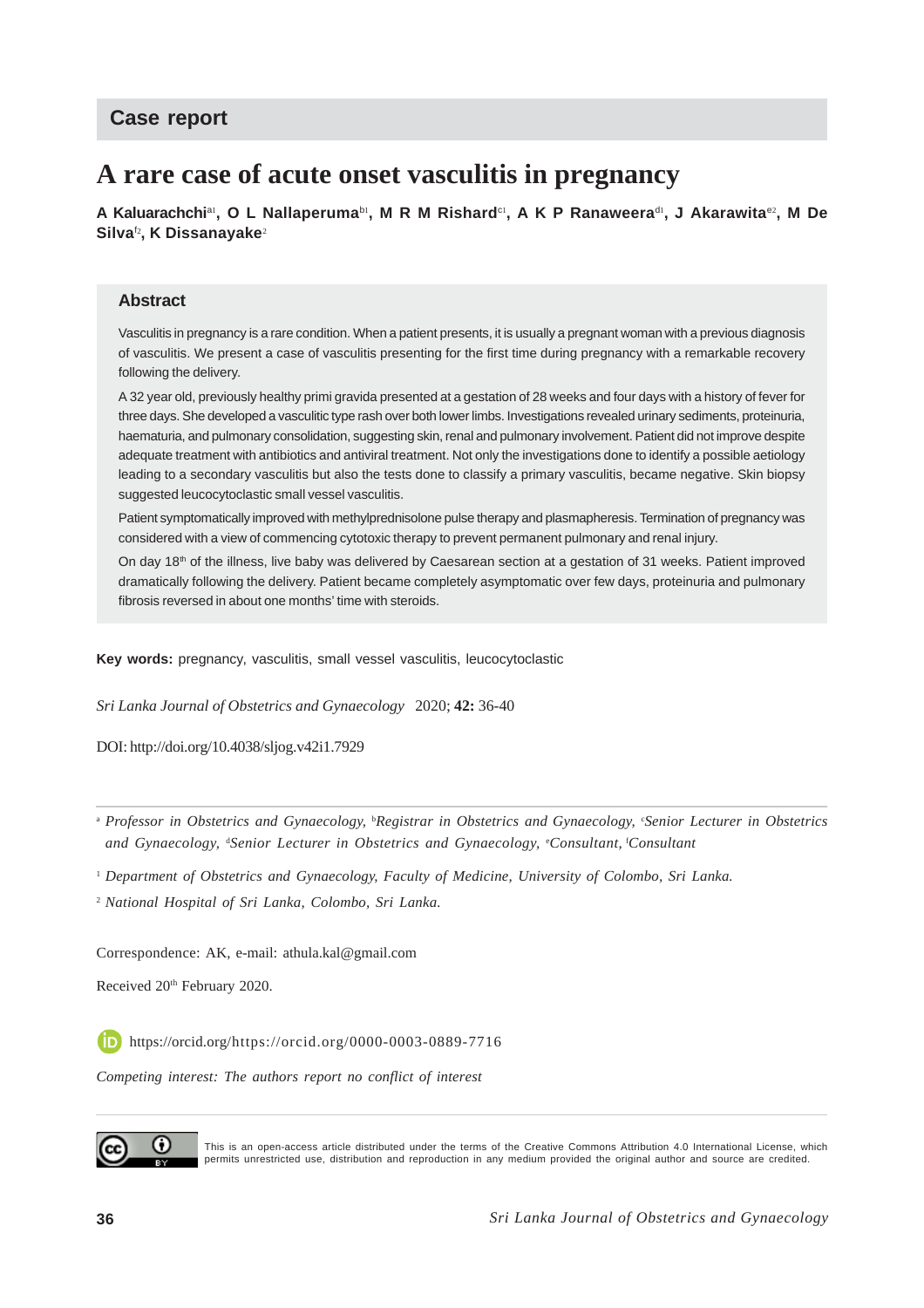### **Introduction**

Vasculitides are a heterogeneous group of autoimmune diseases, all characterized by inflammation of blood vessels (vasculitis) and subsequent ischemia and damage to the organs supplied by these vessels<sup>1</sup>. It is a rare condition to occur in pregnancy. Vasculitis can be classified according to the size of the vessel involved as small, medium or large vessel vasculitidies (Chapel Hill nomenclature)<sup>1</sup>. Vasculitis can result as a secondary manifestation of other diseases or as a primary phenomenon<sup>1</sup>. Outcome of pregnancy has shown to be better with this vasculitis first presenting during the pregnancy in contrast to preexisting vasculitis<sup>2</sup>.

#### **Case report**

A 32 year old, previously healthy primi gravida admitted at a gestation of 28 weeks and four days with a history of fever of 39 °C for three days and bilateral knee joint arthralgia. Clinical examination on admission was unremarkable with a blood pressure of 100/60 mmHg. Full blood count done on admission showed marginal neutrophil leukocytosis with normal platelets. The urine full report (UFR) was positive for proteins and there were sediments with red cells. Serum Creatinine was 46 umol/L (Normal Range 35-71 umol/L) and urine protein creatinine ratio was 0.89. Ultrasound scan (USS) of the abdomen and kidney showed normal findings with an adequately grown live fetus. Patient was commenced on intravenous (IV) Coamoxyclav 1.2g, 8 hourly and IV Metronidazole 500mg, 8 hourly after sending urine for culture and antibiotic sensitivity with a working diagnosis of vasculitis.

On day five of the illness patient developed a nonblanching macular papular vasculitic type rash over both lower limbs more over the ankle (Figure 1) which became coalescent with time (Figure 2).



Figure 1. **Rash on day 5.**



Figure 2. **Rash on day 7.**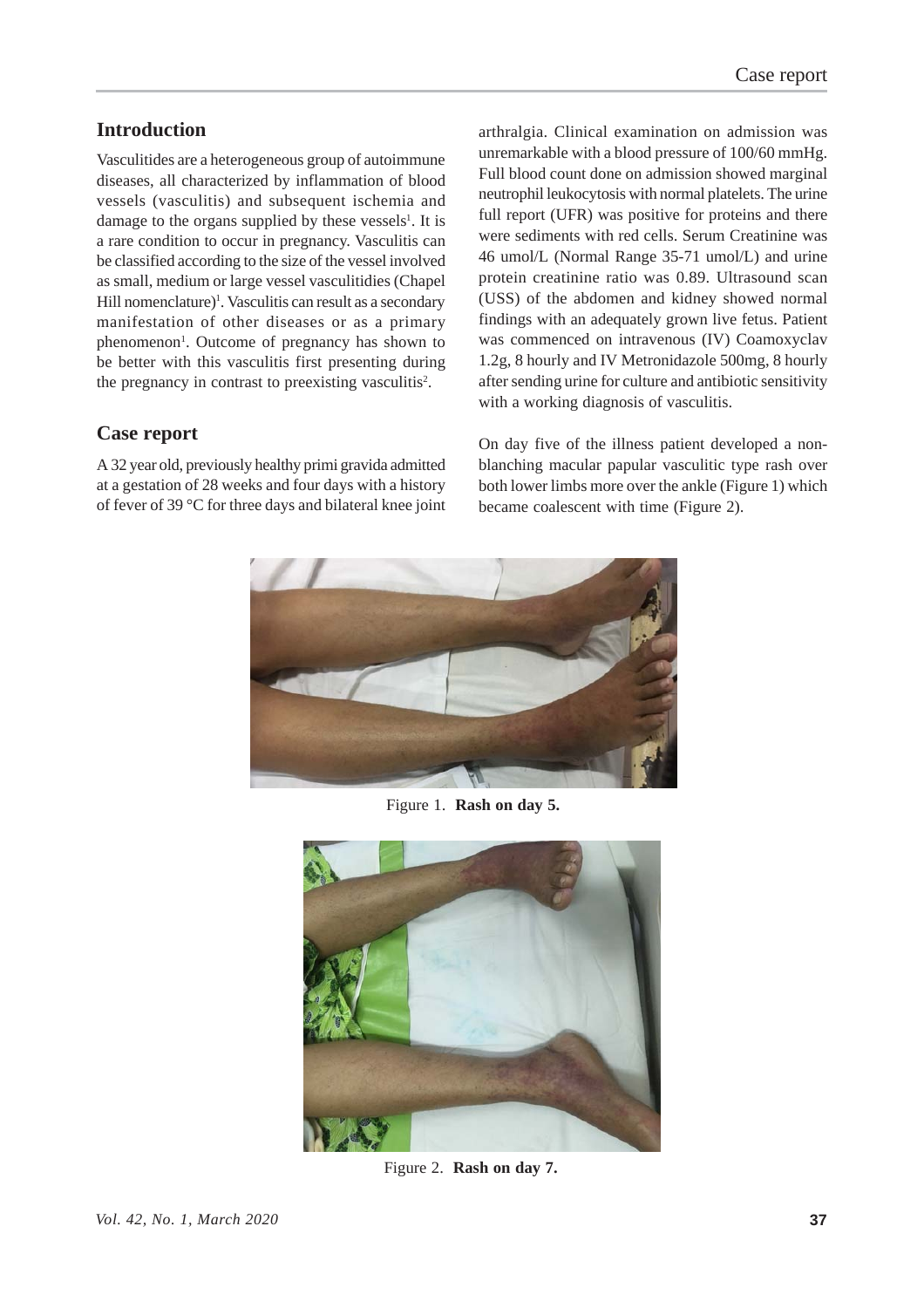The patient was referred to the rheumatology team, who suggested to commence oral Prednisolone 10 mg mane along with IV Ceftriaxone 1g two times daily from day 7, considering the possibility of a vasculitidies. However Predisolone was deferred as the repeat USS of the kidney showed evidence of pyelonephritis.

Day 8 of the illness patient became tachypnoeic with a 92% of arterial oxygen saturation on air. There were clinical evidence of left lung consolidation and the arterial blood gas (ABG) showed a Type I respiratory failure. Chest X ray postero-anterior view (CXR PA) confirmed the left sided massive lung consolidation (Figure 3).



Figure 3. **CXR PA showing a massive lung consolidation.**

Patient was admitted to the Intensive Care Unit (ICU) on the same day. She was started on IV Meropenem, IV Ceftazidime, IV Teicoplanin, oral Clarithromycin, Tamiflu, Prednisolone 10 mg daily dose and subcutaneous Enoxaparin. Adequate respiratory support was given with Oxygen via face mask to maintain the saturation above 96%.

Liver transaminases were marginally elevated with a C-reactive protein (CRP) level of 117 mg/L (Normal less than 8 mg/L). Anti-Nuclear Antibody (ANA), Rheumatoid factor, urinary and blood cultures were negative. Complement 3 and 4 levels were within normal range. Electro-cardiogram (ECG) and 2D

Echocardiogram were normal. Low procalcitonin levels (0.01 ng/ml) suggested that it is unlikely to be bacterial infection.

High Resolution Computed Tomography (HRCT), C-Anti-neutrophil cytoplasmic antibody (ANCA), P-ANCA, immunoglobulin A (IgA), and investigations for retrovirus, cytomegalovirus (CMV), Mycoplasma, Rickettsia, Melioidosis and Pneumocystis jiroveci Pneumonia (PJP) infections were arranged. The above investigations were negative.

Irrespective of the antibiotics and antiviral treatment, high spiking fever continued. She became more dependent on oxygen and the respiratory rate increased to 40/min. HRCT showed evidence of diffuse pulmonary hemorrhage.

Multidisciplinary team meeting (MDT) was arranged with the collaboration of all the relevant disciplines. MDT concluded that, even after adequate covering of any atypical infection, not responding to therapy raise the suspicion of a primary vasculitis. Thus a decision to start IV Methylprednisolone 1g/daily for 3 days after performing a Broncho Alveolar Lavage (BAL) was made.

Bronchoscopy was inconclusive of pulmonary hemorrhage and the samples from BAL were sent for, cytology, testing for Pneumocystis Jiroveci, influenza A and B, CMV, cultures including tuberculosis, Aspergillus, other bacteria and fungi. All were negative.

Skin biopsy also was performed which suggested leucocytoclastic small vessel vasculitis. All other investigations done for aetiological identification became negative including C-ANCA and P-ANCA.

Patient became fever free following the first methylprednisolone pulse (Figure 4). Plasmapheresis was also commenced simultaneously. CRP came down to 9.2 mg/L, but the respiratory distress and proteinuria were persistent. Repeat HRCT showed evidence of possible lung fibrosis. Decision was taken to start IV Cyclophosphamide 750mg/m2 after termination of pregnancy to prevent permanent damage to maternal organs.

On the  $18<sup>th</sup>$  day of the illness, live baby weighing 1475g, was delivered by Caesarean section at a gestation of 31 weeks and one day. Baby was provided with neonatal ICU care due to prematurity. Plasmapheresis and oral Prednisolone 60 mg daily continued.

**38** *Sri Lanka Journal of Obstetrics and Gynaecology*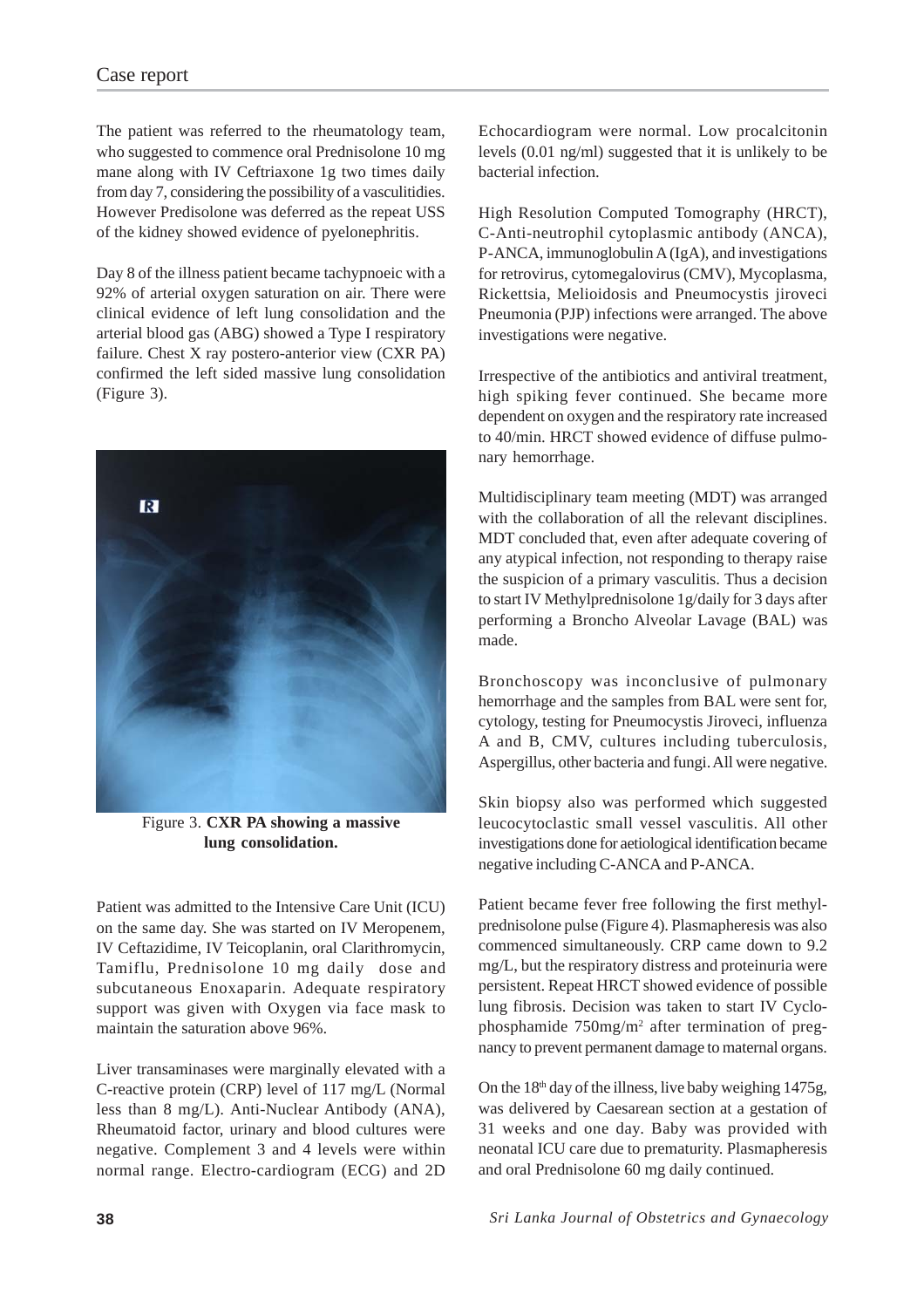

Figure 4. **Temperature monitoring chart.**

Mother improved dramatically following the delivery. Plasmapheresis was stopped after 6 cycles. Oral high dose Prednisolone was continued for one month and then tailed off over a period of two months. Patient became completely asymptomatic over few days, proteinuria and pulmonary fibrosis reversed in about one months' time.

# **Discussion**

Our patient developed systemic vasculitis for the first time during the pregnancy. There are few cases reported in the literature who present with systemic vasulitis for the first time during pregnancy<sup>3</sup>. Skin biopsy confirmed small vessel leucocytocstlaic vasculitis. Owing to the rarity of this condition there was a delay in making the diagnosis and providing the definitive care.

Acute onset of this condition led to the suspicion of an infective aetiology leading to a secondary vasculitis. Low procalcitonin levels and the condition not responding to antibiotics excluded the possibility of a bacterial infection. Other causes which could give a similar presentation include infections such as hepatitis B, C, retrovirus, mycobacteria, connective tissue diseases such as systemic lupus erythematosus, rheumatoid arthritis, neoplasms and some drugs<sup>4</sup>. Extensive investigations performed excluded the possibility of the above causes leading to secondary vasculitis.

Small vessel vasculitis which could give rise to a similar picture are ANCA associated vasculitis, and Henoch-Schönlein purpura<sup>5,6</sup>. But neither the clinical presentation nor the investigations supported these either. Management of vasculitis during pregnancy and their outcome has been evaluated in several studies  $3,7,8$ . These studies have shown increase incidence of preterm delivery. As in the case described sometimes it is iatrogenic<sup>3,7,8</sup>. In this patient there was renal involvement with acute life threatening lung involvement. This required aggressive therapy with high dose steroids and plasmaphoresis. Pregnancy was terminated at 32 weeks with a view of commencing Cyclophophamide treatment.

In about 35% of cases small vessel systemic vasculitis flare up during pregnancy<sup>3</sup>. Our patient improved dramatically following the delivery indicating that her condition was pregnancy related. She required only two months of steroids after delivery. This is more in keeping with diagnosis of idiopathic leucocytoclastic vasculitis occurring in pregnancy.

# **References**

- 1. Watts RA, Scott DGI. Vasculitis-classification and diagnosis [Internet]. Oxford University Press; [cited 2019 Nov 18].
- 2. Clowse MEB, Richeson RL, Pieper C, Merkel PA. Pregnancy Outcomes Among Patients With Vasculitis. Arthritis Care Res (Hoboken). 2013; 65(8):1370-4.